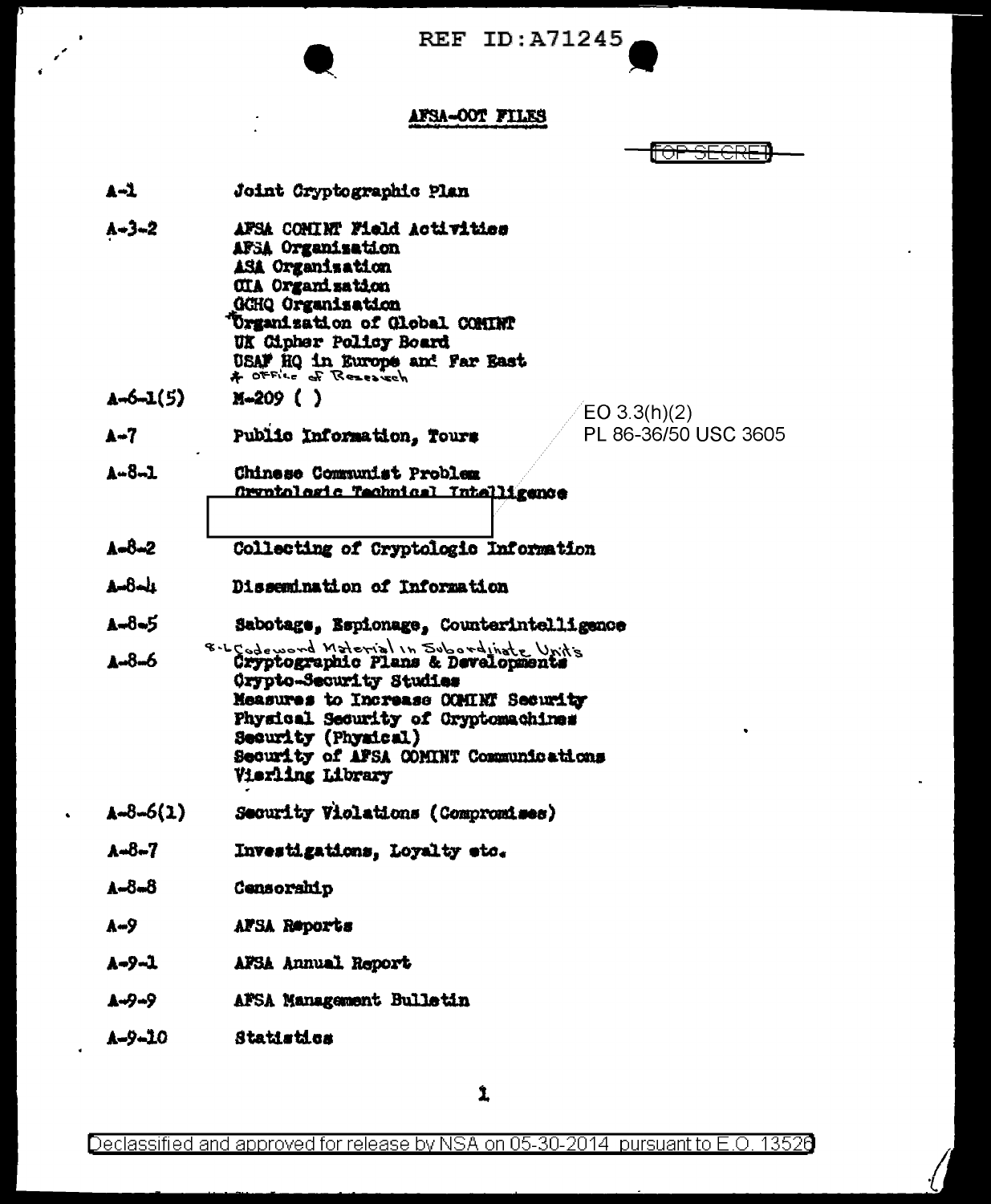**REF ID: A71245** 

AFSA-OOT FILES (Continued)

<del>OP SEGRE</del>

 $A - 10 - 1$ Publications A-10-3 Cryptologie Nomenolature  $A = 11 - 1$ AFSA-02 Projects AFSA-03 Sub-projects IBM Tane Processing Machines Mechanical Translation Project **HOMAD RMO Projects (British) NAD Projects (Commercial)**<br>R&D Projects (General) **B&D Security Equipment** EO  $3.3(h)(2)$ Russian Word-Count Study PL 86-36/50 USC 3605 Wayne University \* Mochines, Ony pt analytic  $1 - 12$ Atheneum-Stiftung Cryptologic History (Foreign) Cryptologic History (US) A-13-1 Inventions, Patents (Foreign) Inventions, Patents (General) M-209 Contract, Papers relating to UK MM 26/32 Scrambler  $A - 13 - 2$ Crypto-equipment Plan Proposed Cryptosystems Canadian Communications Security (1951) 1-14-5  $A - 14 - 5(1)$ French Security (Post Conference) Greek Communications Security Italian Communications Security Portuguese Communications Security Turkish Communications Security A-14-7 **CANUSA Agreement** COMUNT Collaboration with Foreign Governments vinications Signal Surveillance Activities **CONTRACT** A-16 **NATO BHAPE**  $EO 3.3(h)(2)$ 2 PL 86-36/50 USC 3605